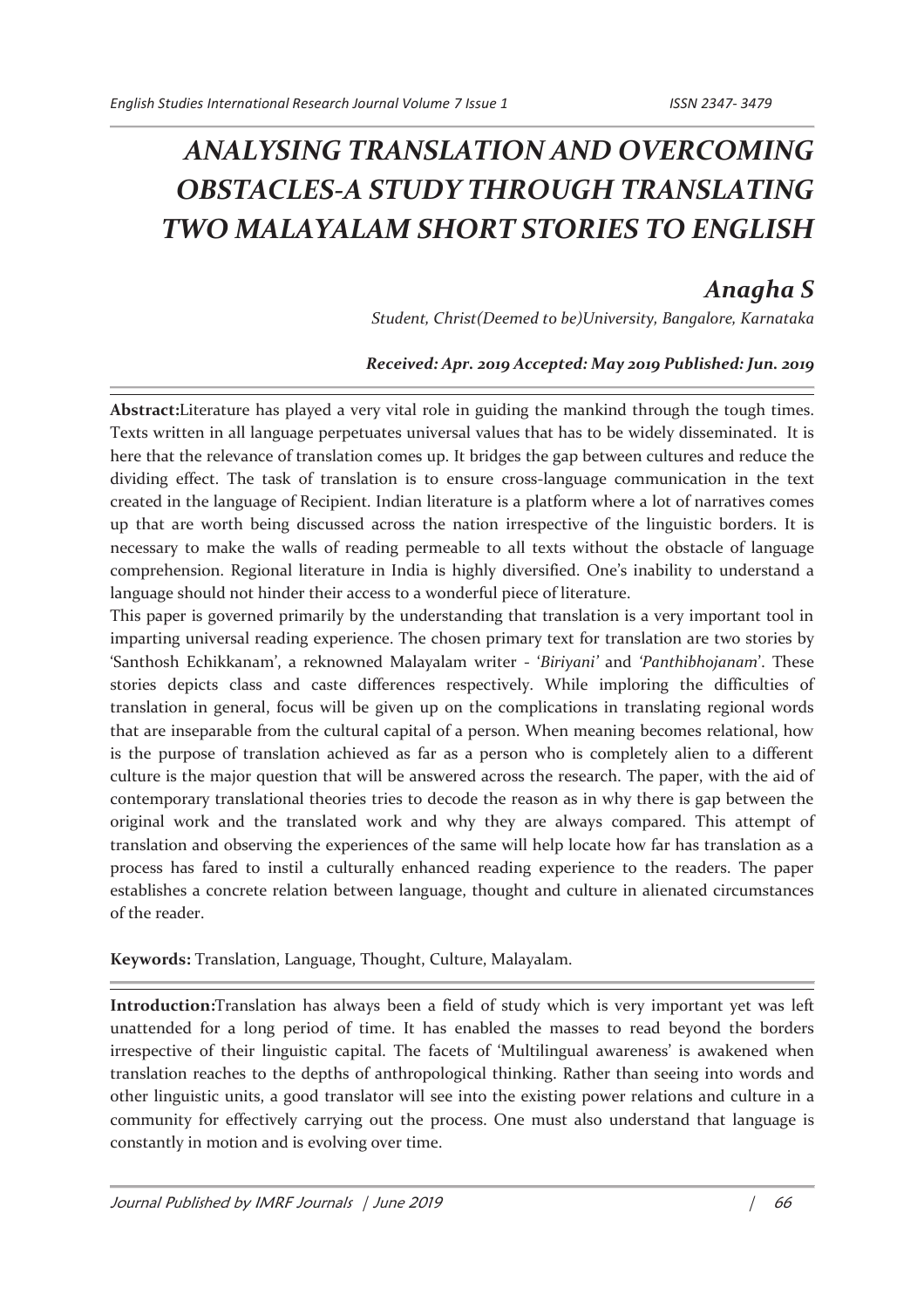The history of translation can be located back to 3000 BC. The first phase of Oral tradition stretches from prehistory to 3000 years BC. The 'process' of translation was not even recogonised at that time though they were doing exactly the same. one can clearly define the different practices of translation into stages of four. It can be traced down from *word for word translation* followed by *sense translation*. After the fifteenth century, we can see *free translation* coming into picture whose end marked the beginning of the era of a*dequate translation* from the nineteenth century (Foz, 139).

Translation is a multimodal activity considering the amount of collaborations that are required between various aspects of language, culture and identity. It is very important to keep in mind the culture and identity of the target audience for the effectiveness of translation. In most cases, people from different cultural and linguistic backgrounds are presenting the texts to people and rhetorical decisions are often taken. These rhetorical decisions are influenced by selective histories and backgrounds of the intended audience which are considered keeping in mind the variations prevalent in them . One has to move across the ranges of linguistic modality, and cultural canvas inorder to figure out the final translation that will enhance the reader's experience and knowledge.

Multilingualism and translation becomes a tool for introspection into a community's monolingualism and becomes the key of survival in a global environment made of smaller local units. In such a multifarious global community with discrete linguistic translation enables effective communication and helps in forming a common platform for the people.

**Theoretical Framework:** Translation is a process that incorporates both anthropological and ethnographic elements together. Within the arena of translation theories, for the purpose of this research its application is narrowed into contemporary translation theory. It has six major approaches within it. They are Sociolinguistic approach, communicative approach, Hermeneutic approach, Linguistic approach, Literary approach and Semiotic approach .Translation is considered to be interpreting texts where the social context varies. From the plethora of translation theories, with a clear idea of what need to be done in the course of the research helped to narrow them to these six approaches. With the understanding that the same rule cannot be applied everywhere, appropriate approaches will be used as per the requirements of the text. It is hoped that the information gathered during the review of literature will help in bringing out the best analysis of the concerned subject of study.

**Observation:** Santhosh Echikkanam is a Malayalam contemporary short story writer who has contributed vehemently to Malayalam literature. His focus is primarily on class and caste differences that are prevalent in Kerala. Since it is not directly propagated, caste hierarchy cannot be perceived overtly. But Echikkanam was successful in bringing out these hidden inequalities and questions the fake pride of Keralites that they wear of social equality and acceptance. This contemporary writer also did not forget to look into the attitude of the native Keralites towards the immigrant daily wage workers from Bihar. The deliberate hostility of the localities and the resulting ignorance faced by the migrants are bought into the lime light by him. The stories that are taken for understanding the challenges and overcoming them was*Panthibhojanam* and *Biriyani.* Both of these stories are closely linked to the culture of Kerala, especially the food culture. A person who is not familiar with the culture of Kerala won't understand the intentions of the story at all if word by word translation is carried out. At the same time, in some other instances the literal translation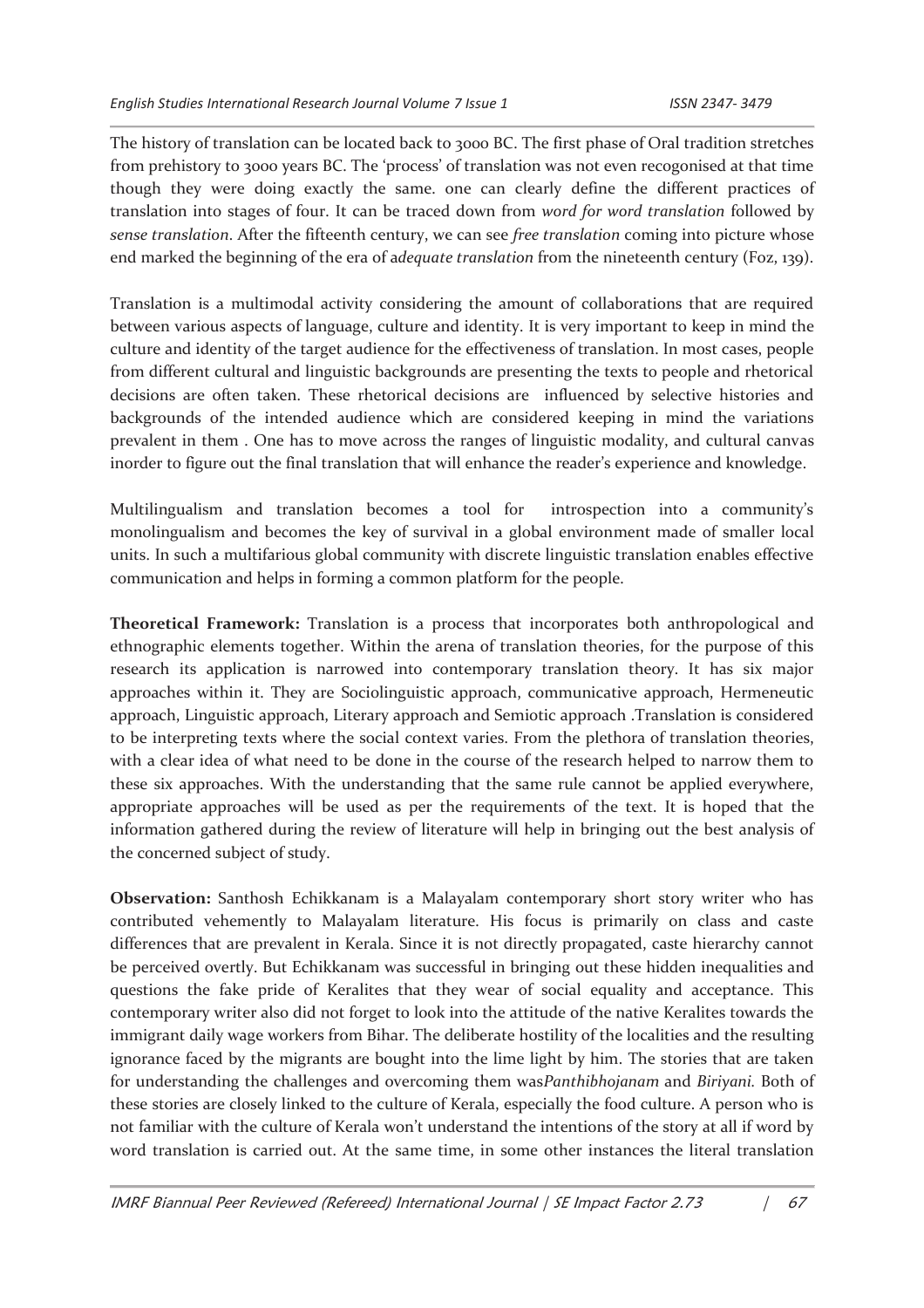could only deliver to the meaning of the sentence to the readers. In order to see the very evident differences in the result of translation using different methods, trial and error method was used and only the most and the least suited translated versions are presented here in order to maintain brevity and clarity of the paper.

**Attempts to Translate the Explicit Caste and Cultural Contents in Panthibhojanam:** The story *Panthibhojanam* is set up in a court. Unlike always, the story takes place during the lunch break where the colleagues eat together. Caste and food is related is the main topic of discussion in the story. This is a sentence from the text *Paachakam cheyyumbol uppum manjalum okke cherkkaarullathu pole chilayinam currykalil athinte upanjaathaakkalude jaathiyum mathavumokke kalarunnathu swabhaavikamaanennaval paranju.* (Echikkanam, 193). One can translate this sentence in multiple ways. Since there is cultural capital involved in this using trial and error method, it was observed that communicative approach would be the most suitable one (Table 1.1)

#### **Table 1.1**

| Approach used       | <b>Resulting Translated Sentence</b>                                           |
|---------------------|--------------------------------------------------------------------------------|
| Communicative       | Just like how we add salt and spices into our foods,                           |
| Approach            | knowingly or unknowingly it's creator's caste also falls into<br>some of them. |
| Linguistic Approach | The caste of the person who invented the dish will also be                     |
|                     | added into some of them just like salt and turmeric.                           |

In this exercise, though the linguistically approached sentence is short, meaning finds its way more smoothly with the communicative approach. The second sentence is the literal translation which simply states the sentence but fails to convey facts.

Similarly, the following sentence has a lot of cultural terminologies; *Aval mathangayude aakrithiyilulla cheriya oru castrol thurannathum nalla onnantharam kottayam paachakavidhiyil Soosante vallyammachi varatti nirthiya pannikkutty onnamari*.(Echikkanam,191). This sentence has many words whose existence could be perceived through only literal translation, but its meaning is something different from its objectivity. The signified and signifier are too unrelated that the relationship between them could only be established through definite knowledge of the culture to which the language belongs to.

#### **Table 1.2**

| Approach Used     | <b>Resulting Translated Sentence</b>                                  |
|-------------------|-----------------------------------------------------------------------|
|                   | Hermeneutic Approach   When she opened the pumpkin shaped castrol her |
|                   | Grandmother's cooked pork squealed.                                   |
| Semiotic Approach | The aroma of the sautéed pork cooked lovingly by                      |
|                   | Soosan's grandmother called out for them when she                     |
|                   | opened her large castrol                                              |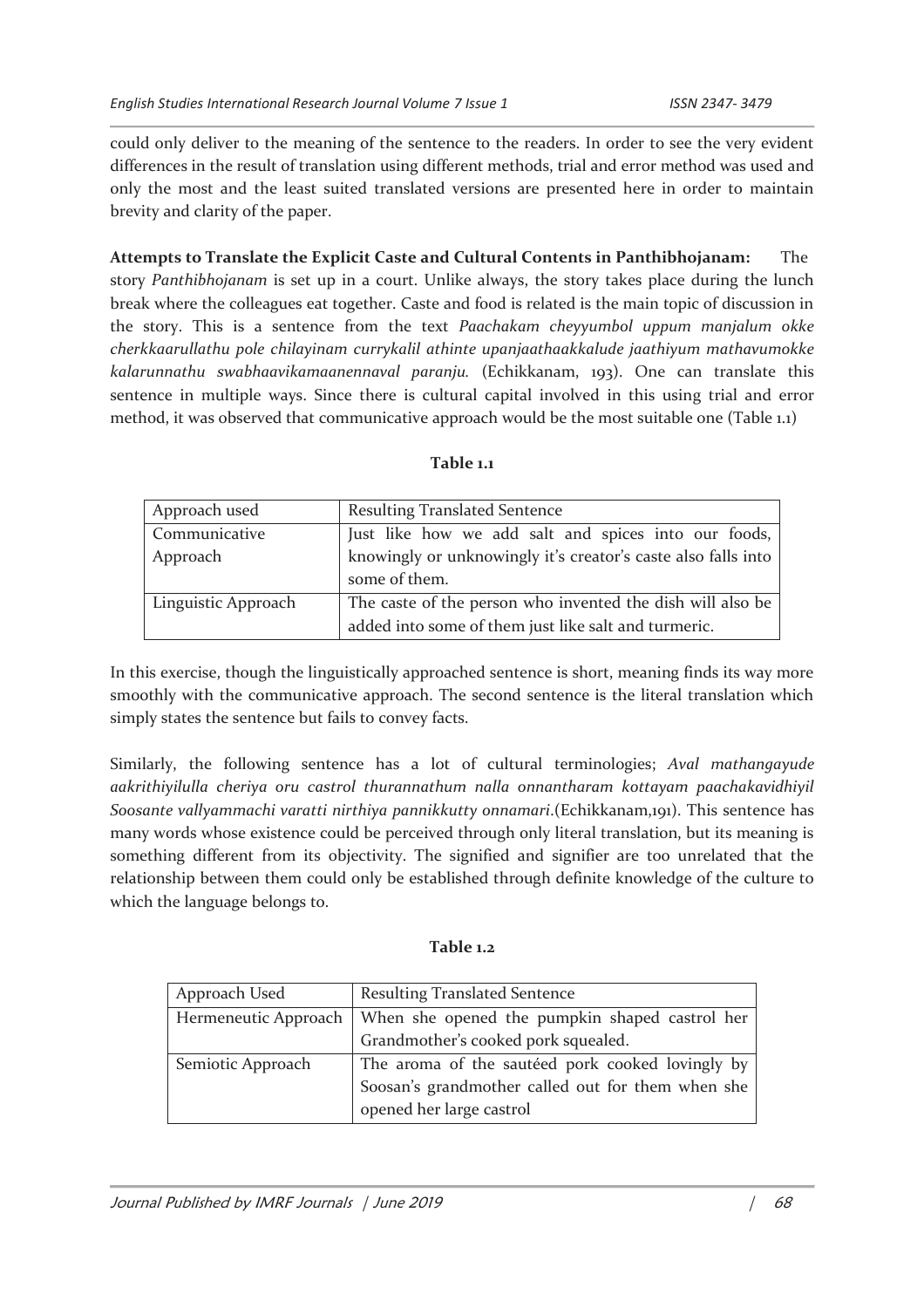In this case, the phrase *Pannikkutty onnamari* literally means the pig squealed or oinked. But the idea that is posited here is not at all about the onomatopoeic sound. It is about the taste that the dish has. Sautéed pork is an emotion in the Christian household across Kerala. When a person who reads this sentence will understand what the author meant, but the literal translation will give an entirely different meaning. This is where the right approach becomes relevant. In this case, any method that translates the linguistic units does not hold good since the relationship between the words and its meaning is something that has to be derived from the cultural capital and societal experience that one has. Because of the same reason, it is the meaning that has to be translated here for the purpose of understanding.

There are several instances where direct caste hierarchies comes into play in this short story (table 1.3). It was understood that such caste attached words are not anymore words that are used to describe people of a particular community, but obscene abuse. The literal translation may look like an addressal to the receiver as a member of that particular caste. But the multiple meanings that the word *polayante mone* has acquired over time disables a person's capability to think of it as a mere form of angry addressal than an abuse. The sentence used is *Avante kazhuthil pidichu 'Polayante mone konnu kalayum' ennalari* (Echikkanam, 190).

#### **Table 1.3**

| Approach used            | Resulting translated sentence                                                       |
|--------------------------|-------------------------------------------------------------------------------------|
| Sociolinguistic Approach | He grabbed his collars and shouted, "I will kill you, son<br>of a bitch"            |
| Linguistic Approach      | He held his neck and screamed, "Son of a Pulaya (a<br>Caste name), I will kill you" |

**The Problems of Translating Class and Local Contexts in 'Biriyani'**: Biriyani' is a story that depicts the life of an immigrant worker through the wedding ceremony in a rich Muslim family. It draws comparison of the economic differences that these class differences will bring up. Since there are many colloquial utterances coming up, the translation approach that is to be used is very crucial as far as the meaning of the same is concerned. One such sentence goes like this *Ini aa Haajath nadakkaathe mooparu mayyathaayal pinne athu manassilennum oru bejaaraayi kidakkumennu umma paranjathu kondu Riswan sammathichu* (Echikkanam,196)*.* When different translation approaches was applied it was found that due to the heavy embedding of local terms only Linguistic Approach is practical. The following sentence can be translated like this

#### **Table 1.4**

| Approach used       | Resulting translated sentence                         |
|---------------------|-------------------------------------------------------|
| Linguistic Approach | When his mother said that If his Hajaath goes         |
|                     | ungranted, after his death it will haunt her forever; |
|                     | Riswan agreed to do the reception.                    |

Here, the Communicative Approach which will translate the meaning cannot be used since there is no exact meaning existing for words like *mayyathu* that perpetuates the same level of relativity as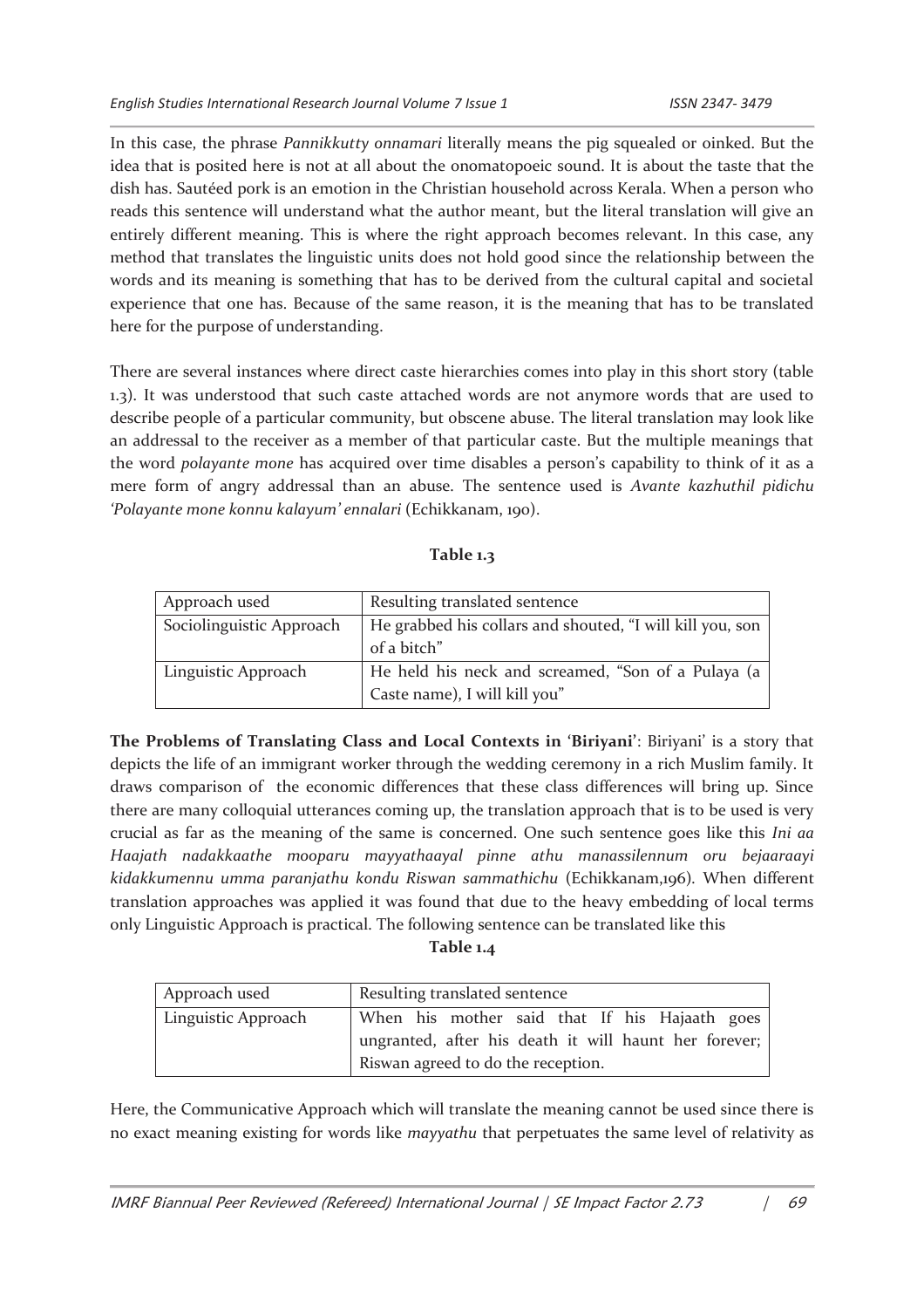this word. In such cases, the entire sentence could only be translated in its literal meanings to ensure the proper flow of messages.

Some sentences has to be read through the socio-political contexts that the narrative is going through. The lines which reflect the society might not mean the same thing as the word says but something different. So an uninformed reader will completely misunderstand the situation if only literal translation is done. The following sentence has a lot of socio- political contexts to it; *Avar orizha janthuvine pole kudanju kalanjallaathe pirivil orilavu thannittilla* (Echikkanam,195)*.* It can be translated the best through Socilinguistic approach.

| Approach used            | Resulting translated sentence                                         |
|--------------------------|-----------------------------------------------------------------------|
| Linguistic Approach      | They threw him away like a reptile and did not give<br>any discounts  |
| Sociolinguistic Approach | They shunned him away like a rat and denied him<br>any considerations |

These lines talk about the bribes that the police department of Bihar takes from the poor people and how they loot them. The main characters plea to consider his requests and spare his money for his hungry family is denied here. The literal translation won't help here as the sentence does not mean that the police officer kicked him away. Hence a Sociolinguistic Approach is required to convey the intended meaning here.

**Conclusion:** Translation as it has always been known to people is a very thought engaging process. This paper not only helped me to validate this but also gave me a handful of effective ways that could be applied ignorer to bring out out the best results and thereby helped in aiding the understanding that translation need not always drain the essence of a text. During the initial stages of the study, the approach was purely based on the generalised notion that Linguistic Approach in translation never holds good at any point as they lack the sense of meaning. This notion was contested by those statements that have a plethora of colloquial terms and cultural connotations. The fact that sometimes meaning and sometimes signs has to be translated ignorer to give space for the reader to think also came with the tireless process of translating two Malayalam stories. All obstacles are multifaceted, a single sided approach won't solve the problem. This is true for translation as well. The hurdles of translation are more often left unattended than overcoming them which is not only easy but more importantly unethical. Multiple approaches are hence applied across the two stories to carry out the best of it to the non-Malayalam readers. For essence not always lies in meanings alone but also in the beauty of the words that can transcend beyond a single language.

## **References:**

1. Adamo,Sergia. "Microhistory of Translation". JSTOR, vil 13, no.3, 2006, p.p 4-5.